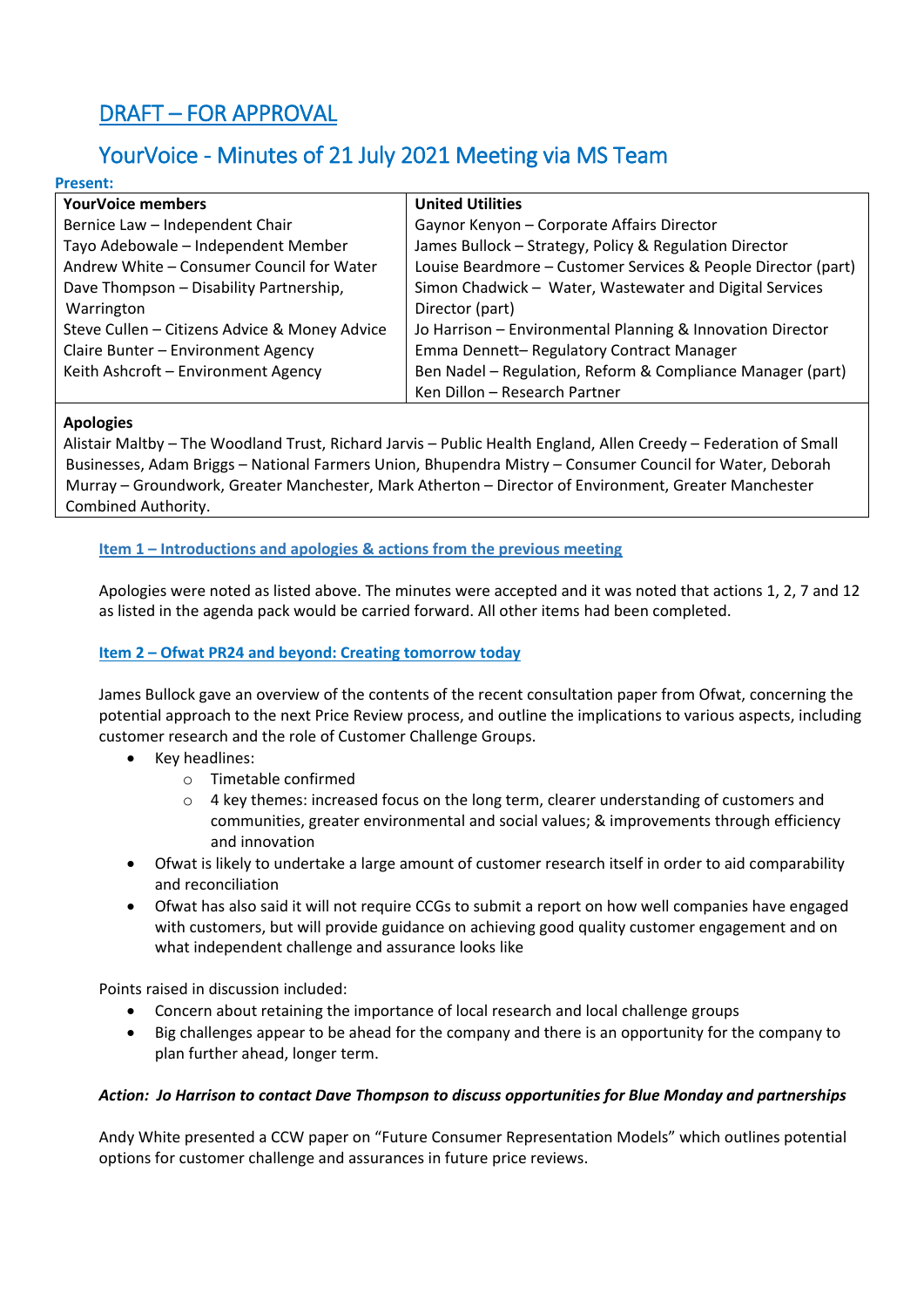The paper states that proposals build on lessons learnt in PR19 and that whilst CCW believes that local challenge remains important, it argues for greater central oversight to enable better comparative and sharing of information.

CCW preference is for the creation of a Central Oversight Group that supported by local stakeholder groups. These would be similar to CCGs, but would be centrally funded.

Other sectors, such as energy, were mentioned as potential models for challenge panels and consumer panels populated by expert consumers.

Points raised in discussion included:

- Objection to the implication that CCGs and members were universally 'captured' during PR19, with members commenting that they abide by the Nolan Principles
- The need for further explanation about centralised funding for stakeholder involvement
- Caution against introducing a more complex set of arrangements in place of the current system
- Questions on the cost/benefit of the various alternatives
- Concern that the proposals may appear as a 'land-grab' by CCW benefiting its role in the sector
- The 'expert patient' model may have benefits to offer in comparison to expert customers proposals
- The need for further clarity on how the proposals will move forward.

# *Action – Andy White to speak to Dave Thompson following the meeting to review options in terms of expert customer proposals*

## *Action – Andy White to provide clarity at a future meeting as to how the proposals will move forward*

## **Item 3– Customer research programme update**

Ben Nadel outlined the emerging customer research planning framework, governing the approach to 'business-as-usual' day-to-day customer research, as well as incorporating the potential requirements in the run up to PR24 Price Review. The focus was on the approach to engaging with hard-to-reach or vulnerable customers.

The following points were raised in discussion:

- Dave Thompson asked the research proposals for expectations on Priority Services to be brought to the A & V panel for discussion
- Members commented on the importance of good design of experiments on customer insight gathering and on behaviour change.
- Further changes to the overall approach may be required once Ofwat finalise the guidance for PR24, however 'BAU' requirements will continue to be commissioned as per current timetable.
- The engagement subgroup will be involved in scrutinising the projects on the forward schedule, and will report back to the main group on any areas of particular interest

# *Action: Ben Nadel to contact Dave Thompson on referral of Priority Services research proposals to the Affordability & Vulnerability panel*

# *Action: Ben Nadel to highlight behaviour change strategies e.g. water efficiency, at a future meeting*

# **Item 4 – Quarterly Performance Report**

Louise Beardmore presented the customer related performance measures for the previous period.

The impact of behavioural changes during COVID-19 lockdown on performance against the Per Capita Consumption target was reiterated, and progress in rolling out the new water efficiency strategy reviewed.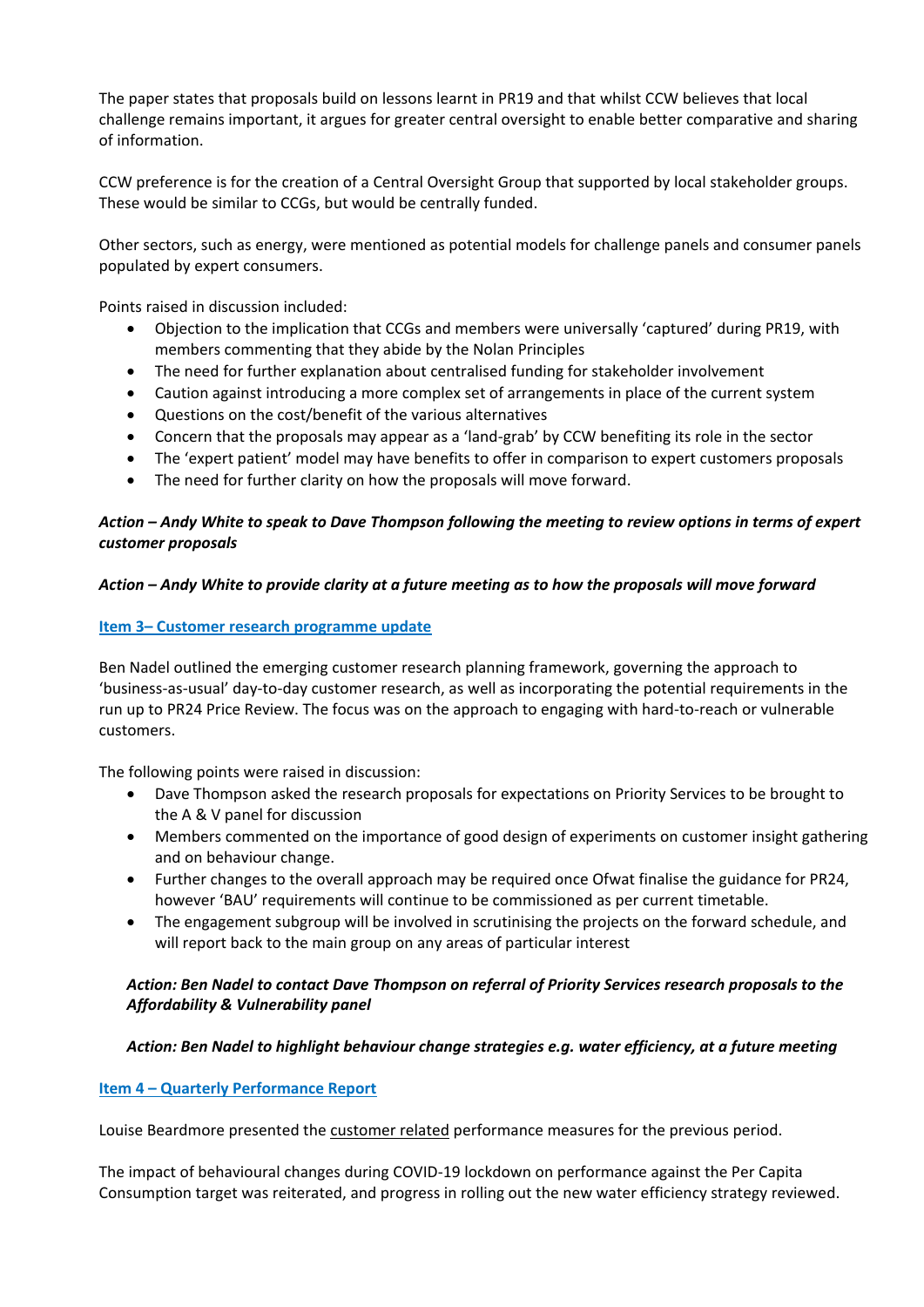Simon Chadwick presented the network and operations performance measures covering wastewater and water for the previous period.

There is continued encouraging performance against the new Leakage target. The issues involved and action being taken to address targets showing as 'red' were explained.

The following points were raised in discussion:

- Members reminded the company that it had agreed to show trend data against its various performance commitments
- Repeat sewer flooding was highlighted as an area for which discussions with Ofwat have already started, to re-consider whether weighted measures might be more appropriate for prioritising versus single event flooding
- Clarification to explain why targets for gap sites and voids.

## *Action – Louise Beardmore to arrange for a 'Deep dive on PCC strategy' to be brought to a future meetings*

# *Action – Louise Beardmore & Simon Chadwick to develop scorecards that also indicate the trend in each measure for future meeting*

## **Item 5 – YourVoice Sub-Group Reports**

Dr Tayo Adebowale highlighted the key issues discussed at the Environmental and Social Capital Sub-Group & Customer Engagement meetings held in earlier in June. This included:

#### *Environment & Social Value subgroup*

- Deep dive analysis given on Combined Sewer Overflows
- The challenges linked to customer and commercial behaviour
- Some of the issues related to highway drainage as well as micro-pollutants from industry

#### *Customer Engagement subgroup*

- Review of the annual performance Report and the balance of content based on YourVoice member feedback
- Discussion on engaging with so-called 'hard-to-reach' customers and how companies should work harder to engage with all their customer segments
- Detailed look at the PR24 research programme including a 'deep dive' into some of the proposed projects
- A review of the proposed Ofwat methodology; and
- Feedback from the Affordability & Vulnerability (A&V) panel chair, including the impact of 'deconditioning' as a result of the pandemic impacting on people's resilience in terms of physical and mental health

Dave Thompson gave short presentation on key issues discussed at the A&V panel meeting such as:

- 60% of people dying from covid and covid related illness so far have been disabled people
- Affordability support has increased for around 50k people in 2015/16 to over 200k in 2021
- Priority service register increased from 19k 2015/16 to 128k in 2021; and
- £2.5m in emergency grants in 2020 has increased to £5.5m in 2021

Steve Cullen suggested the company look at opportunities to inform customers about the availability of support, such as insurance, in the event of flooding.

#### *Action - Louise Beardmore to report back with proposals at a future meeting*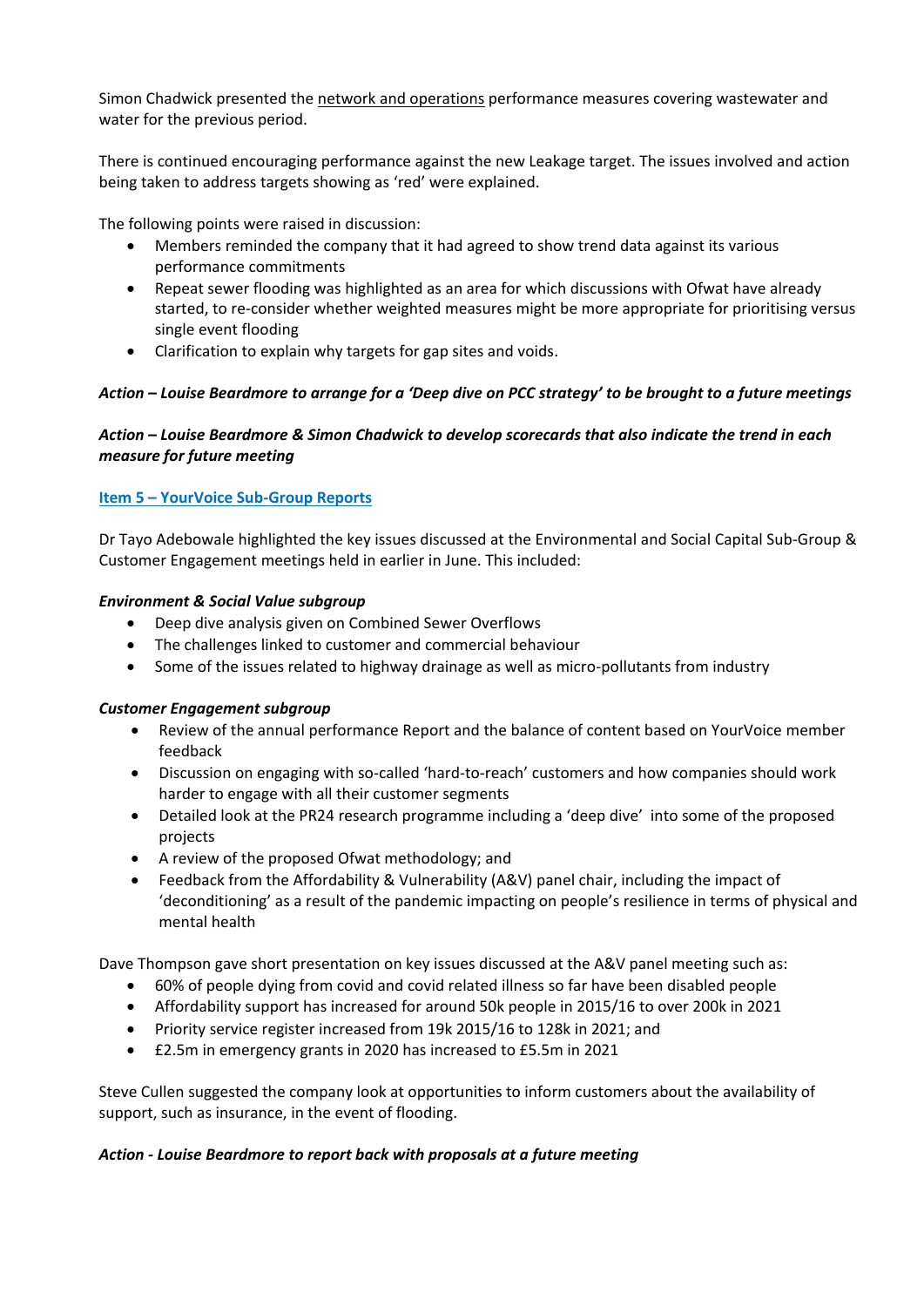# **Item 6 – Annual Performance Reporting – update on development of the report**

Emma Dennett ran through the final development of the customer APR and confirmed the publication of all APR documents in line with the required date. Members were thanked for their contribution to improvement in the content and appearance of the documents. Crystal Mark accreditation was obtained from the Campaign for Plain English for the Customer Summary and the YourVoice chair's accompanying statement of assurance.

An assessment of the sector comparison of performance data as well as a presentational comparative will be provided at the next meeting.

The following points were raised in discussion:

- Members thanked the company for allowing YourVoice to make contributions to the report and requested hard copies
- Members would like to see comparisons of the Year-1 performance graphic from across the water sector

The chair updated on her discussion with the board, in which she commended the company on its performance throughout the pandemic, including in relation to her own personal experience

- The chair highlighted areas remaining to be improved to the board, and confirmed that members attention will continue to be focused on such areas
- The board were appreciative of the time and attention members continue to expend on behalf of helping the company to improve its services and engagement with customers and passed on its thanks

# *Action – Emma Dennett to arrange for hard copies of the APR Customer Summary to be sent to members*

## *Action – Emma Dennett to provide sector comparison, including graphical and performance data at the next meeting*

# **Item 7 – Diversity & Inclusion.**

Louise Beardmore outlined the activities that the company has started to understand and address the inbalance of opportunity for people from more diverse backgrounds, and around gender differences. Some progress has been made but there is more to be done.

A company called Clear Company was commissioned to perform a diversity and inclusivity audit and they identified areas for improvement, with a key programme now underway to address issues including:

- Diversity training around language and culture addressing diversity
- This is Me campaign collecting personal data about employees, because not all diversity is visual
- Changing the way UU recruits, set targets, and accelerates talent programmes for candidates from diverse backgrounds
- Bringing the outside in Podcast interviews, masterclass sessions
- Changing customer and employee systems to reflect the need for neutral pronouns
- Holding an employee network AGM

The company has produced a video to promote an understanding of the diversity issues facing it and will provide access to the video for members to view.

The following points were raised in discussion:

- Keith Ashcroft suggested a separate catch up with Louise Beardmore, to compare activities as the EA goes along the same journey.
- Representation of diversity over 30 years in the sector, has not moved significantly, but it must in future. It's important to allow the new generation coming through to take the lead